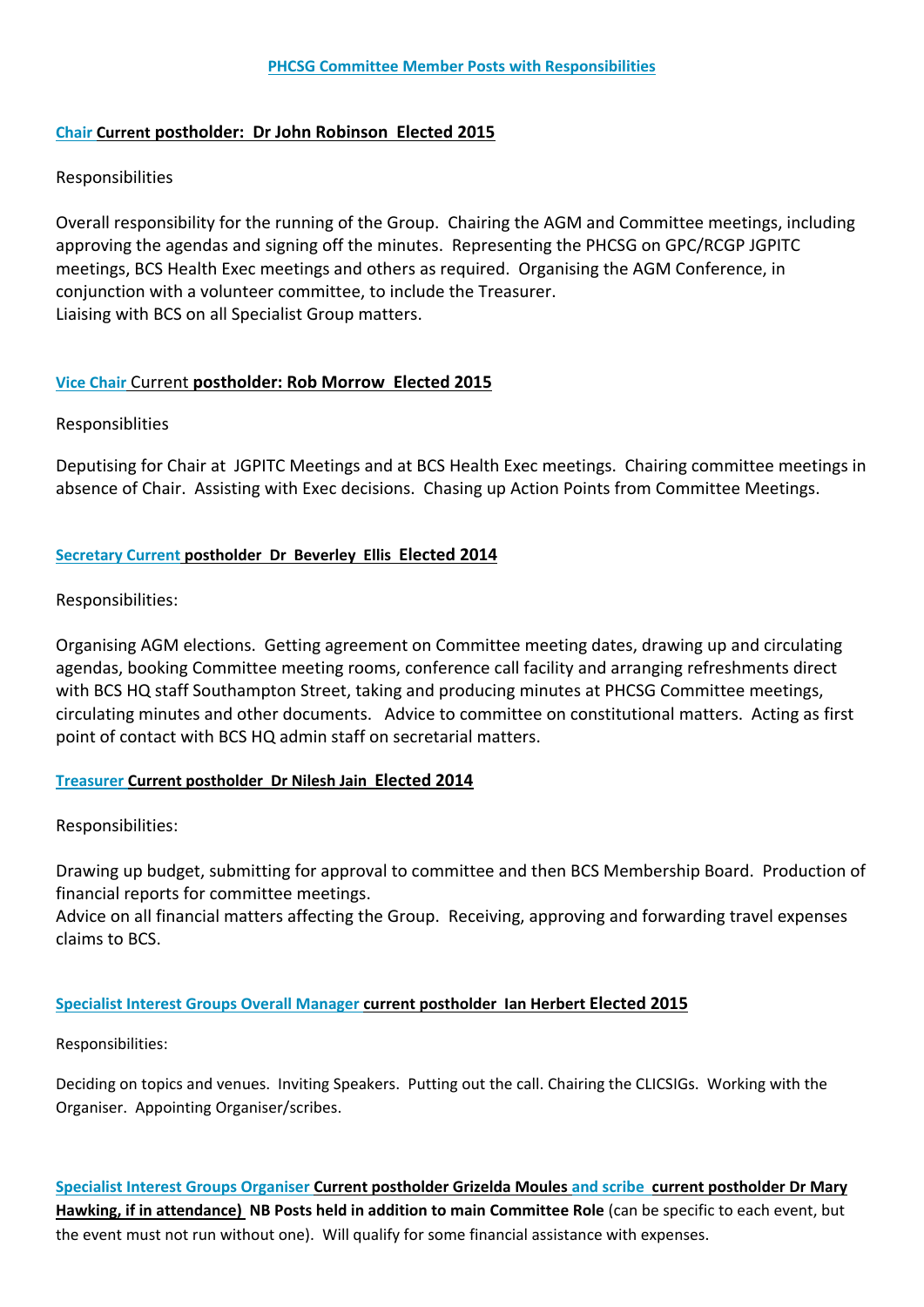Responsibilities:

Liaising with hotels, attending and dealing with queries, taking notes at the event, producing notes within one week of the end of the CLICSIG. Responsibility with the Overall Manager for getting them published on the website, or included in relevant documentation if produced as a PHCSG response, within one month of the event.

# **AGM Conference Secretary Current postholder Grizelda Moules Elected 2015**

# Responsibilities

Organising conference calls, inviting speakers in conjunction with other committee members, emailing them instructions, obtaining biographies for session chairs, looking after them on the day. Packing conference bags. Distributing and collating feedback forms. Taking minutes at the AGM and forwarding to PHCSG Secretary. Liaising with BCS Administration over conference arrangements. Organising admin tasks related to the AGM not covered by the BCS Admin team. (Eg requests from delegates for event slides)

# **National Issues/Policy Current postholder Dr Mary Hawking Elected 2015**

# **Publicity Officer Current postholder Dr Robert Treharne-Jones Elected 2015**

Responsiblities

Dealing with all Press enquiries, putting out publicity shots to the press, raising the profile of PHCSG.

# **Website Manager (Current postholders Rob Morrow/Dr Mary Hawking) NB Posts held in addition to main Committee Role**

# Responsibilities

Website development and maintenance, including handling events pages, ensuring working link to BCS site for event booking and also for membership registration.

Maintenance and updating of the PHCSG website, including the transfer to BCS server when committee agrees. Sorting out technical issues with BCS administratio**n,** such as may arise over booking arrangements.

# **Social Media Manager current postholder Dr Marcus Baw**

# Responsibilities

Keeping up the profile of the PHCSG on all forms of social media. Puttng across the PHCSG view on current and proposed legislation affecting primary care health informatics. Publicising conferences and CLICSIGs.